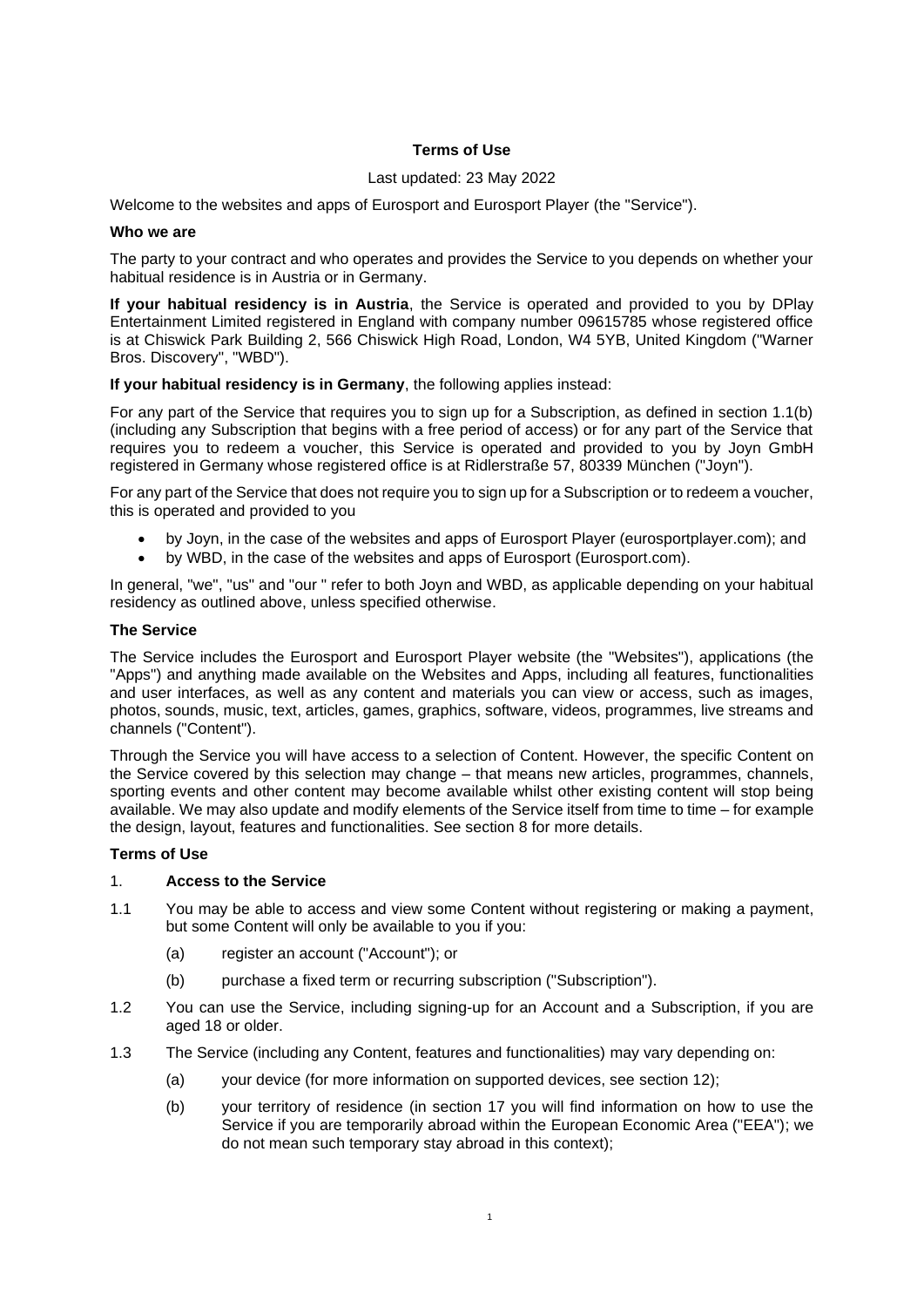- (c) whether you are accessing the Service as an unregistered guest, a Eurosport or Eurosport Player Account-holder or a subscriber;
- (d) the type of Subscription you have chosen;
- (e) any restrictions imposed by our commercial partners, including in relation to the rights granted to us; and
- (f) whether you have purchased a Subscription directly from us, via another service or from one of our third party partners (please see section 11 for more details).

## 2. **Your Account**

- 2.1 When creating your Account or purchasing a Subscription, you must provide true, accurate and complete information to us. You may be able to use an account you already hold with a third party platform or other partner to create an Account, such as your login details with a social media service.
- 2.2 You may not disclose your payment data and your Account login credentials to third parties. If you become aware of or suspect a security breach or unauthorised use of your payment data or Account login credentials, you must inform us immediately.
- 2.3 You agree to keep your Account login credentials (including any contact details and payment details) up to date, accurate and correct at all times while using the Service. We are not responsible for any losses or issues arising as a result of any inaccurate or incorrect Account information provided to us by you.

# 3. **Your Subscription**

- 3.1 If you purchase a Subscription from us, details of the price, currency and whether the Subscription auto-renews will be provided to you before you complete your purchase. Once you have completed your purchase from us, you can also access details about your Subscription at any time by going to your Account. If you have subscribed through a third party or another service, please read section 11.
- 3.2 If you are looking for more information about your Subscription, you can visit our Help Centre.

# 4. **Automatic renewal**

- 4.1 Certain Subscriptions automatically renew unless you cancel your Subscription before your next renewal date (or before the end of any free period of access, see section 5 for more details). If you purchase a Subscription through us, we will let you know, at the point of sign-up, if your type of Subscription will automatically renew and the notice period to avoid this.
- 4.2 If you have purchased a Subscription directly through us, you can also turn off auto-renew in your Account area.
- 4.3 For more information on how to turn off auto-renew, visit our Help Centre.

# 5. **Free Period of Access**

- 5.1 Your Subscription may start with a free period of access. Free periods of access are available to new subscribers only (one per subscriber), unless we tell you otherwise. The specific duration of any free period of access will be specified at the point of sign-up.
- 5.2 You will be charged automatically at the end of your free period of access, unless you cancel your Subscription before the expiry of such period.

# 6. **Promotional Offers**

6.1 WBD, Joyn, companies within the same group as WBD or Joyn ("Affiliates") and/or our third party partners may make available voucher codes, discounts or other promotional offers which may offer you discounted access to the Service or access to the Service at no cost to you ("Promotional Offers").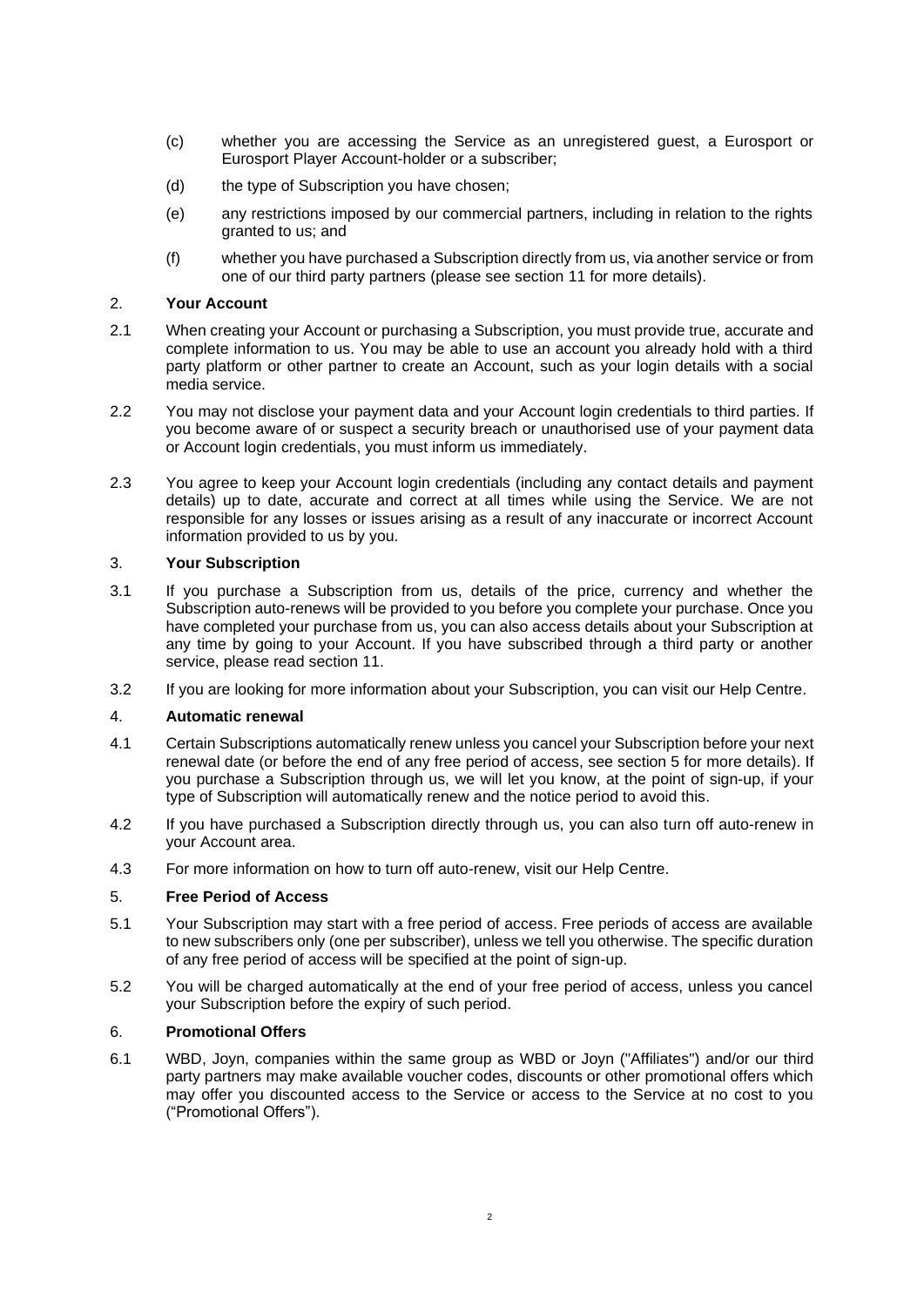- 6.2 Promotional Offers may take a variety of forms and may be made available on a standalone basis or provided as part of a bundle with other products or services sold by WBD or Joyn (or an Affiliate) or with the products or services of one of our third party partners.
- 6.3 You may only use and redeem Promotional Offers in accordance with the specific terms and conditions which apply to them. Please check the relevant terms and conditions of the Promotional Offer for full details, including: (a) who is eligible to take up the offer; and (b) whether restrictions apply on combining a Promotional Offer with a free period of access, or with any other Promotional Offer.
- 6.4 Where a Promotional Offer is provided by a third party partner or an Affiliate, you may also be required to agree to the third party partner's or Affiliate's terms and conditions.

## 7. **Billing**

- 7.1 At the start of your Subscription (or at the end of your free period of access (if applicable)) and on any renewal, you will be charged using the payment method chosen by you when you first subscribed (the "Primary Payment Method"). See section 7.5 below for information on how to update or change your payment method.
- 7.2 You may have the option to provide multiple payment methods (each of these is called a "Backup Payment Method" in these Terms of Use) to be associated with your Account. In the event you submit multiple Backup Payment Methods, you hereby authorise WBD or Joyn, as applicable based on your habitual residency as described above, to charge any such Backup Payment Methods in the event the Primary Payment Method fails or cannot be charged for any other reason. You must not provide a Primary Payment Method or Backup Payment Method without authorisation from the relevant owner.
- 7.3 If you have a recurring Subscription, payments will be taken automatically on or shortly after the first day of each new subscription period. Usually the first payment will be taken on the day you subscribe or, if you have a free period of access, the day after your free period of access ends.
- 7.4 If you are eligible for a Promotional Offer which enables access to a Subscription for no charge for a specified period and then converts to a paid Subscription, your first payment will be taken on or shortly after the end of the promotion period. If you are eligible for a Promotional Offer involving a discount, your Subscription payments will be reduced based on the terms of that Promotional Offer. After the discounted promotion period, the then standard subscription price will apply.
- 7.5 To view your billing information, turn off auto-renew or to update or change your payment method, go to your Account (unless you are paying via a third party or through another service, for example via Apple, Google or another of our third party partners, in which case see section 11 below).
- 7.6 We use other companies (including Affiliates), agents and contractors to process card transactions and other payment methods. For some payment methods, the relevant issuer may charge you certain fees, such as a foreign transaction fee or other fees relating to the processing of your payment method. Charges imposed by the relevant issuer (and any taxes applicable to such charges) may vary depending on the payment method used. You will be solely responsible for any such charges (and any taxes on such charges) which may apply. Check with your payment provider for details.
- 7.7 If you purchase a Subscription from us, provide a payment method during sign-up, or update your payment method, a nominal charge may be temporarily taken for verification purposes.

#### 8. **Changes**

#### 8.1 **Content changes**

As we mentioned above when describing the Service, you will always have access to a selection of Content, but the specific Content may change regularly. The availability of Content may change for various reasons, such as where third party rights-holders withdraw or restrict our right to use that Content on the Service, or for legal or regulatory reasons.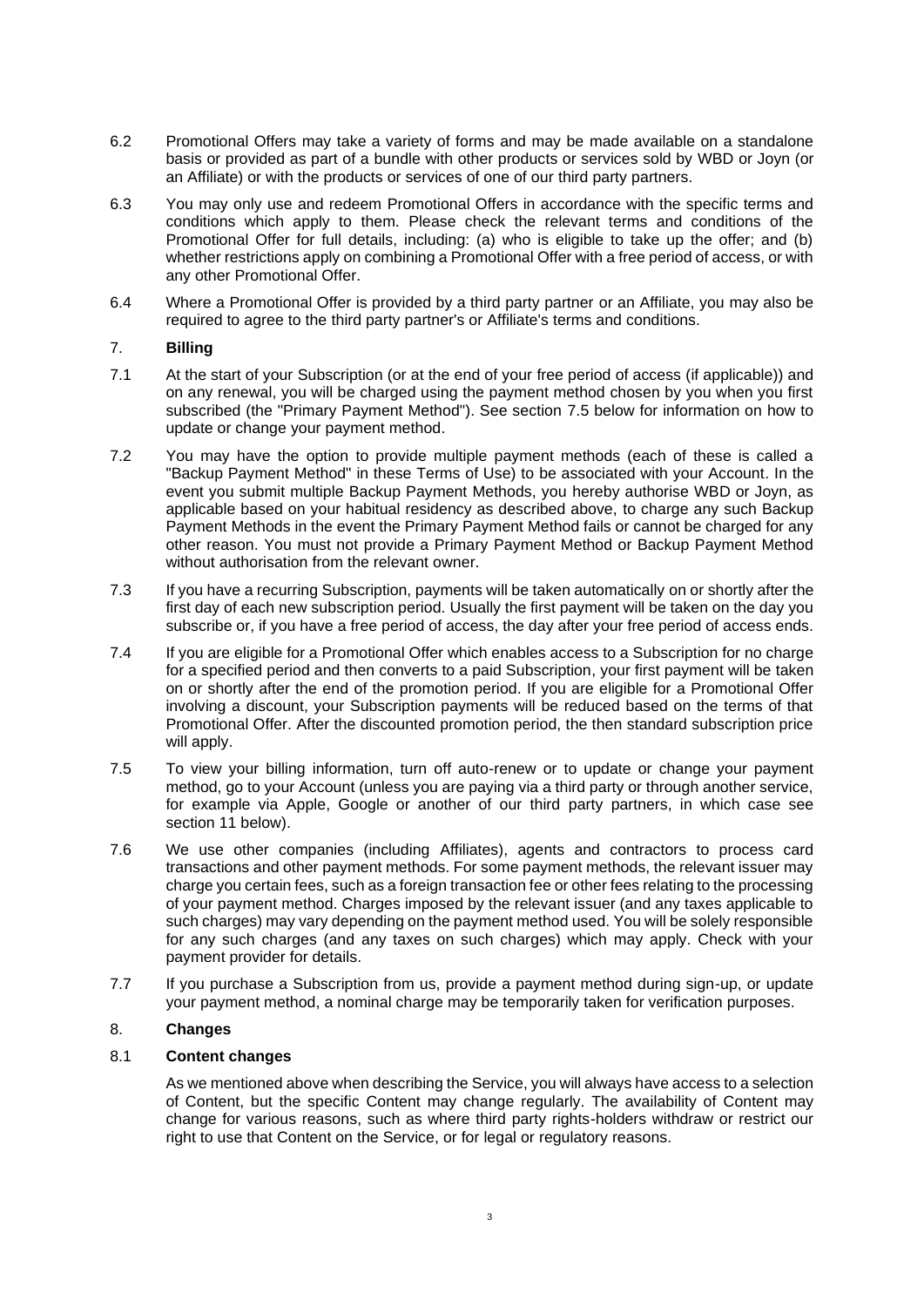## 8.2 **Updates and changes to the Service**

- (a) We may temporarily restrict the use of the Service if this is necessary with regard to the security, integrity and capacity limits of the Service or to carry out technical measures on the Service, for example maintenance work. We will take your legitimate interests into account and inform you of restrictions reasonably in advance.
- (b) In addition, we may regularly make updates and changes to the Service and its functionalities if the change is solely for your benefit or we have valid reasons which require such changes, in particular:
	- (i) to ensure compliance with applicable laws and/or reflect changes in relevant legislation, case law and regulatory requirements;
	- (ii) to fix bugs, implement technical adjustments and make improvements, such as adapting the Service to a new technical environment, transferring the Service to a new hosting platform, or ensuring Service compatibility with the devices and software we support (as listed in our Help Centre);
	- (iii) to upgrade or amend the Service, including ending support for older versions of the Apps or their compatibility with certain devices as set out in the Help Centre, or releasing a new version of the Apps on certain devices;
	- (iv) to alter the structure, design or layout of the Service, including changing the name of the Service or re-branding, or amending, improving and/or expanding the features and functionalities available;
	- (v) to maintain the operability of the Service;
	- (vi) to adapt the service to changing market conditions, such as increased user numbers;
	- (vii) for security reasons; and
	- (viii) for anti-piracy reasons.
- (c) All changes are made without additional cost to you.
- (d) If we make changes as specified in section 8.2(b) and these are changes which will negatively impact your access to or use of the Service in more than a minor way ("Major Change"), we will give you at least six weeks' notice by email ("Change Notice"). The Change Notice will contain a description of the changes, the date on which the Major Change will be made and information about your rights as described below.
- (e) In the event of a Major Change, you have the right to terminate the contract free of charge within 30 days. If a Major Change takes effect during your current Subscription, this means that you can cancel your Subscription (at no cost to you) within this period. If you cancel in these circumstances, we will refund any amounts you have paid for your Subscription but not yet received. If you do not refuse such changes or otherwise cancel your Subscription within this period, we will take that as acceptance of the changes.
- (f) The period described in section 8.2(e) begins once you received the Change Notice. If the Major Change is made after you have received the Change Notice, the period shall only start to run from when the change comes into effect.
- (g) These Terms of Use shall apply accordingly to any changes made and to the use of the Service after any changes.
- (h) The addition, removal and adaptation of the Content and Services available via the Service (see section 8.1) does not constitute a change to the Service or its scope of functions within the meaning of this section 8.2.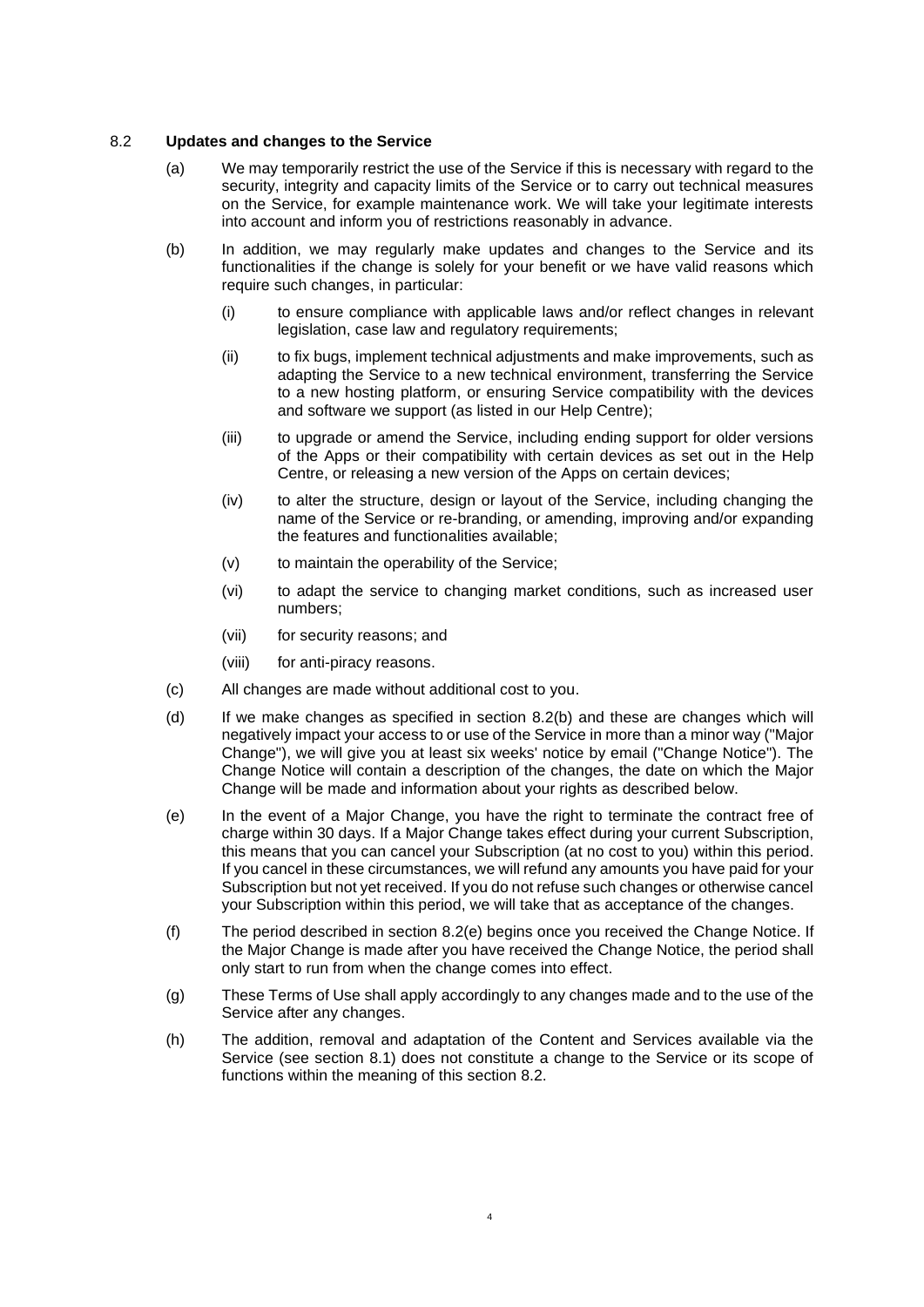## 8.3 **Changes to these Terms of Use**

- (a) We may change and modify these Terms of Use with effect for the future if there is a valid reason for the amendment and insofar as the changes are reasonable taking into account the interests of both parties.
- (b) A valid reason exists in particular if the changes are necessary due to a disruption of the equivalence relationship of the contract to a not insignificant extent that was unforeseeable for us at the time of the conclusion of the contract, or if they are necessary for continuing the performance of the contract due to changes in case law or legislation.
- (c) This section 8.3 does not cover any changes or modifications to a main performance obligation.
- (d) We will send you the amended Terms of Use in text form before the planned entry into force and will separately refer to the new provisions and the date of entry into force. At the same time, we will grant you a reasonable period of at least six weeks to declare whether you accept the amended Terms of Use for further use of the platform.
- (e) If you do not make any statement within this period, which begins to run from your receipt of the notification in text form, the amended Terms of Use shall be deemed to have been agreed.
- (f) We will inform you separately about this legal consequence, i.e. the right of objection, the objection period and the significance of silence, at the beginning of the period.

## 9. **Cancellation of a Subscription**

- 9.1 If you have purchased a Subscription from us that is set to auto-renew or that has an initial free period of access, you can cancel it at any time before the end of each subscription period (or free period of access). On cancellation, you will be able to continue to use your Subscription until the end of the current subscription period (or free period of access) and you will therefore not be offered a refund for the current subscription period. To manage or cancel your Subscription, go to your Account.
- 9.2 You will be informed at the point of signing up for a Subscription of any minimum term that applies, including whether this always lines up with your billing period.
- 9.3 If you signed up for a Subscription that is set to auto-renew through a third party (for example via an app store or one of our third party partners) and wish to cancel your Subscription, you will need to do so through that third party. For example, you may need to go to your device settings or visit your app store account and turn off auto-renew for your Subscription.
- 9.4 Your extraordinary right of termination and any right of termination pursuant to clause 8.2(e) remain unaffected.

### 10. **Right of withdrawal**

You can find the information on your right of withdrawal in **Appendix 1** below.

# 11. **Bundles, third party platforms and additional terms**

- 11.1 Access to the Service or purchasing a Subscription via a third party platform
	- (a) If you access the Service or purchase a Subscription through a third party (e.g. an app store, platform or other streaming service), or through another service operated by us or an Affiliate (e.g. access to the Service via a bundle of WBD services), separate terms and conditions will be agreed with you in addition to these Terms of Use ("Additional Terms"). In these circumstances, the third party or the Affiliate is responsible for the execution of the contract (in particular for payment, billing and cancellation rights), unless otherwise expressly agreed with you.
	- (b) In the event of any inconsistency between those provisions in the Additional Terms and these Terms of Use, the provisions in the relevant Additional Terms will apply.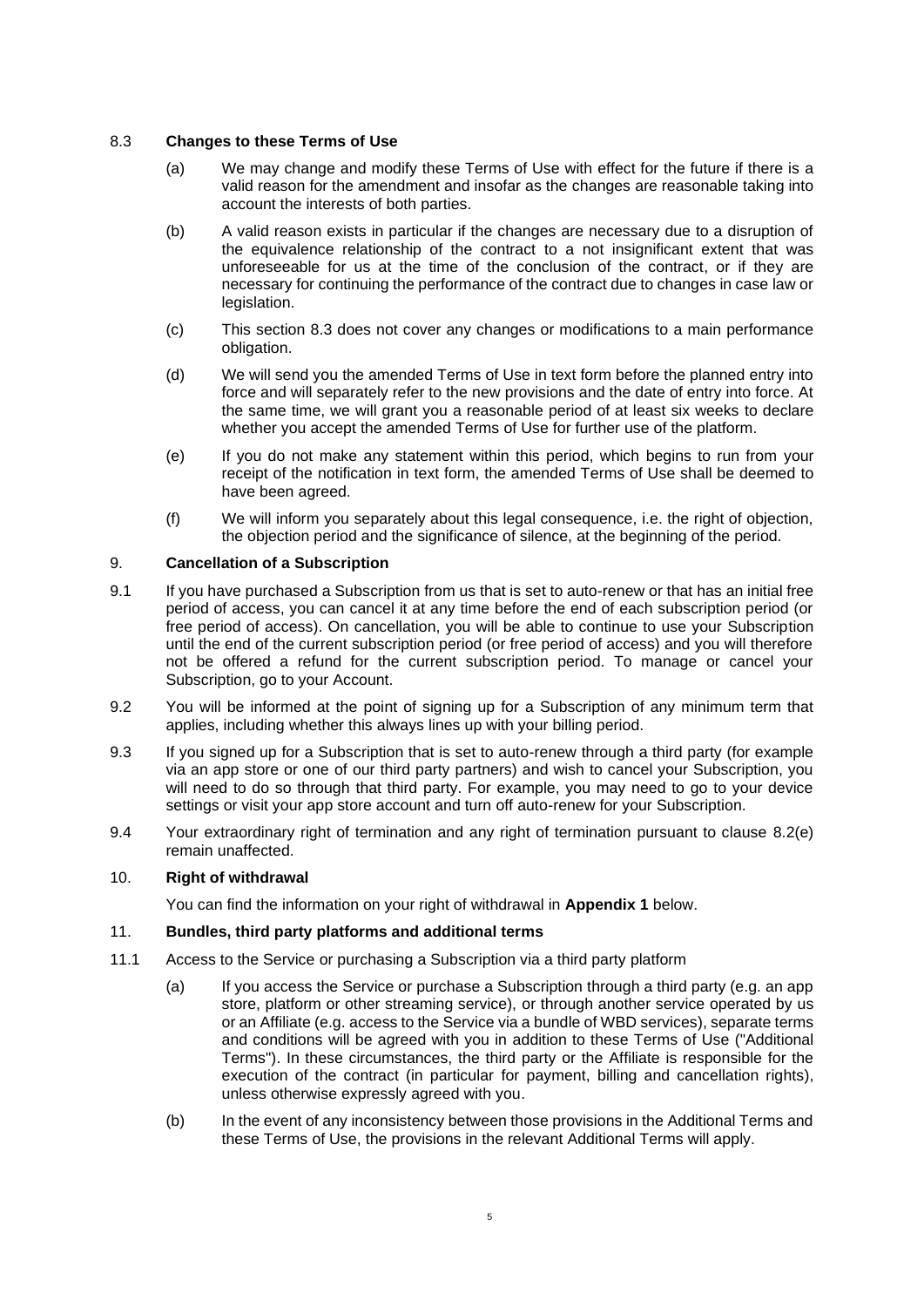- (c) If you are paying for a Subscription via a third party or an Affiliate, or via another service and wish to change your payment method, you will need to do so through that third party, Affiliate or other service. If you encounter any problems with billing or payments, please refer to the Additional Terms for details of your rights to any refunds or credits relating to your Subscription.
- 11.2 Signing up, accessing or paying for a third party service via the Websites or Apps
	- (a) If you sign up, access or pay for another service via our Websites or Apps (e.g. where access to another WBD service, or a third party service, is bundled with your purchase of a Subscription to our Service), Additional Terms will be agreed with you in addition to these Terms of Use. If you are paying for another service directly via our Service, we will be responsible for the execution of the contract (in particular for payment, billing and cancellation rights).
	- (b) In the event of any inconsistency between those provisions in the Additional Terms and these Terms of Use, the provisions in these Terms of Use will apply.
	- (c) If you are paying for a service via our Service but payment is taken by a third party (e.g. an app store, platform or other streaming service), that third party's terms regarding payment, billing and cancellation will apply.

#### 12. **Device restrictions, supported devices and updates**

- 12.1 You may only be able to watch Content on a certain number of devices at the same time. You can find details of these device restrictions in our Help Centre.
- 12.2 Availability and functionality of the Service depends on the quality of your internet connection and whether you have a compatible device and operating system. The Service, or some features of the Service, may not be available on all devices and/or on all operating systems (or all versions of such devices and operating systems). Please visit the Help Centre to see the full list of compatible devices and operating system requirements for the Service.
- 12.3 To get the best experience and to ensure the Service operates correctly, we recommend that you accept any updates to the Service that we inform you about as and when they become available. This may also require you to update your device operating system.
- 12.4 As and when new operating systems and devices are released, we may over time stop supporting older versions. Without prejudice to your rights under section 8.2 we will inform you of this in good time. You will find the current list of supported devices and operating system requirements in our Help Centre.
- 12.5 Your use of any updates, modifications to, or replacement versions of the Service will be governed by these Terms of Use and any additional terms you agree to when you install such update, modification, or replacement version.

### 13. **Additional charges**

- 13.1 You are responsible for connection costs, i.e. those charged to you by your respective providers in connection with your internet access or mobile data.
- 13.2 Remember that streaming and downloading audio-visual content such as videos and games can use up a lot of data.

#### 14. **Your content**

- 14.1 If you have an Account, you may be able to interact with Content on the Service, including liking, commenting on, and sharing Content.
- 14.2 We want to encourage an open exchange of information and ideas on and through designated parts of the Service and associated community and social media pages. However, we cannot and do not review every posting made on public posting areas of the Service, or in areas on community and social media sites with our branding, or chat rooms, forums and blogs. You can expect these areas to include content, information, and opinions from a variety of individuals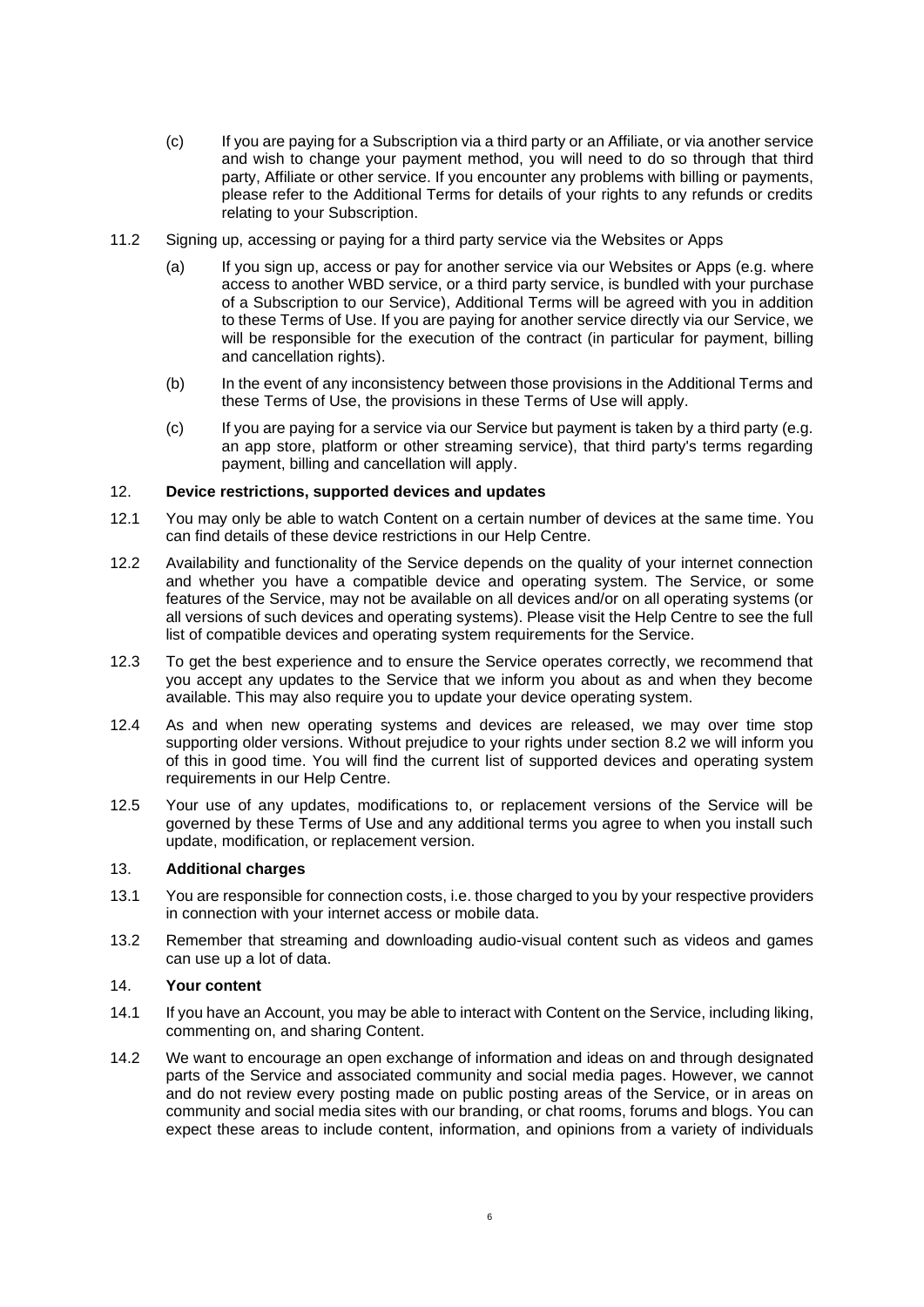and organisations other than us ("User Generated Content"). We do not guarantee the accuracy of User Generated Content from third parties.

- 14.3 On or via the Service you may not:
	- (a) publish any User Generated Content that is defamatory, offensive, unlawful, threatening, abusive, harassing, defamatory, libellous, deceptive, fraudulent, invasive of another's privacy, tortuous, contains explicit or graphic descriptions or accounts of sexual acts, or is otherwise objectionable according to the perception of an objective person;
	- (b) post User Generated Content that (i) infringes the rights of anyone else (including, without limitation, patent, trademark, trade secret, copyright, publicity, privacy or other proprietary rights), (ii) is in breach of these Terms of Use, or (iii) or interferes with the use of the Service by others;
	- (c) publish User Generated Content that any third party copyright material, or material that is subject to other third party proprietary rights (including rights of privacy or rights of publicity), unless you have a formal licence or permission from the right holder or are otherwise legally entitled to share the material in question;
	- (d) victimise, harass, degrade, or intimidate an individual or group of individuals on the basis of religion, gender, sexual orientation, race, ethnicity, age, or disability;
	- (e) collect for marketing purposes any email addresses or other personal information that has been posted by other users of the Service;
	- (f) impersonate any person, business or entity, including WBD or Joyn and its employees and agents, or falsely states or otherwise misrepresents your affiliation with any person, business or entity, including WBD or Joyn;
	- (g) disseminate advertisements or solicitations or encourage others to make a donation;
	- (h) distribute viruses or any other computer code, files or programs that interrupt, destroy or limit the functionality of any computer software or hardware or telecommunications equipment, or otherwise permits the unauthorised use of a computer or computer network;
	- (i) encourage conduct that would constitute a criminal offence or that gives rise to civil liability or that otherwise encourages others to commit illegal activities or cause injury or property damage to any other person;
	- (j) submit, post or transmit material on or through the Service under a false name; or
	- (k) submit, post or transmit material on or through the Service that results in a single message being posted to any area of the Service if that message is, in our view, offtopic or in violation of these Terms of Use.
- 14.4 We may remove, modify or delete such material, terminate or suspend your access and/or terminate or suspend your Account if we become aware of any breach of these Terms of Use or other unlawful use. We will generally not do this without contacting you and giving you an opportunity to respond or remedy the situation. If we remove, modify or delete material, we will notify you no later than immediately after we have made the removal, modification or deletion. We will inform you in advance of any intended termination or suspension of access and/or any intended termination or suspension of your Account and tell you the reason for our actions. However, if we are required by law to immediately remove, modify or delete material, terminate or suspend your access and/or terminate or suspend your Account, we may do so without informing you unless the information is part of our legal obligation. We will restore access to the material or to your Account immediately if you have provided substantial grounds that our action was not justified.
- 14.5 We reserve the right to disclose information, to comply with court orders or other legally legitimate requests where we are entitled or obliged to do so.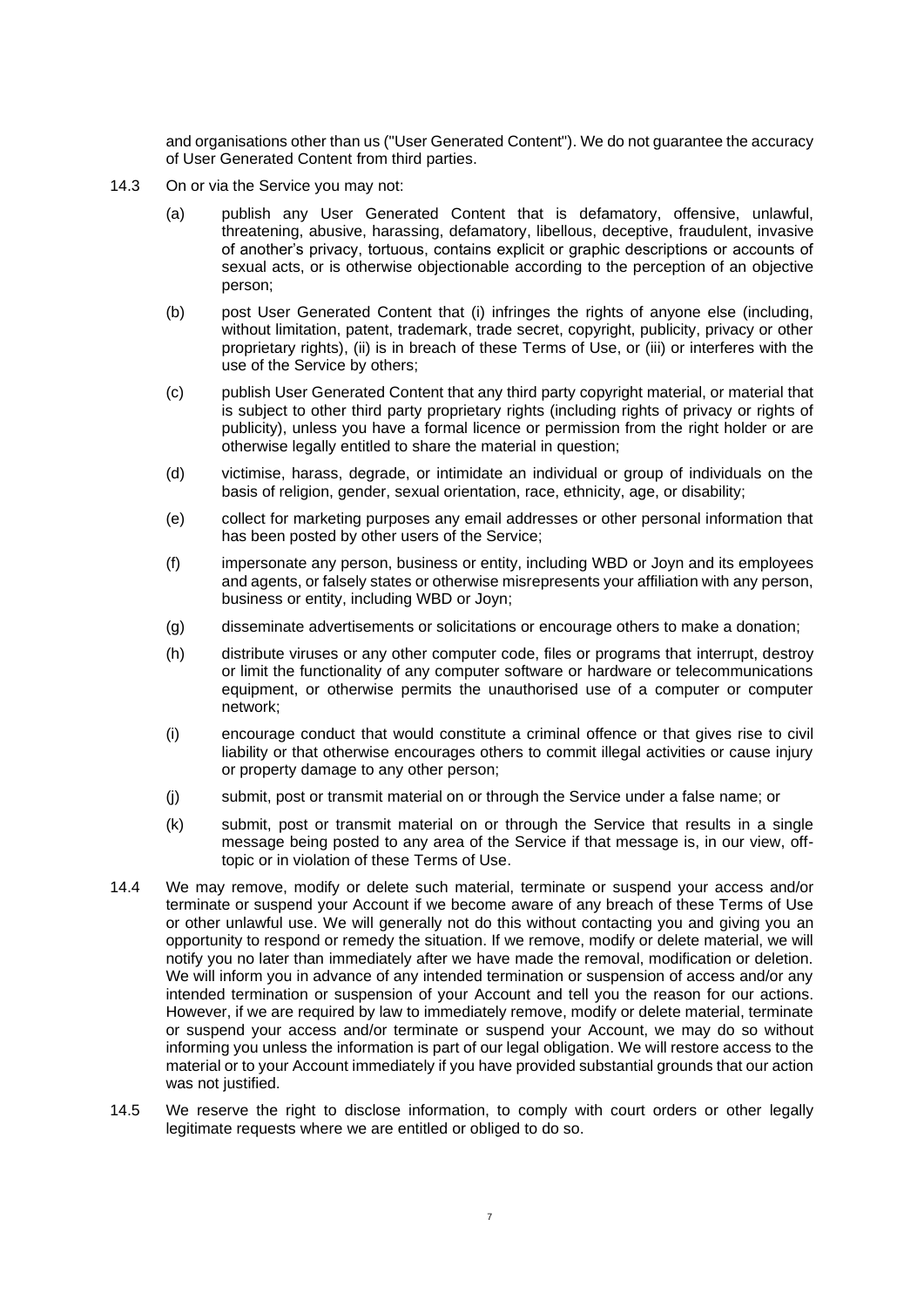- 14.6 When you upload or post User Generated Content to the Service, throughout the period of this contract you grant us a worldwide, non-exclusive, sub-licensable, transferable right to use, reproduce, distribute, modify, create derivative works from, display, publish, perform all aspects of your content (including soundtracks or music) necessary for the provision of the Service.
	- (a) This includes the right for us to publish, republish or otherwise transmit your User Generated Content (and any sound featured in any content submitted by you), your name, and any other material you upload which features you (for example, any images or videos of you) throughout the world via Eurosport branded websites and on community and social media sites, including (without limitation) YouTube, Facebook, Twitter and Instagram pages operated by us (including regional Eurosport pages or foreign language channels) in the manner described in these Terms of Use.
	- (b) This also includes the right for us to make minor alterations or modifications for technical or formatting purposes, subject to the preservation of the intellectual character of the work and you waive any right to inspect and approve a finished product or the copy that may be used in connection with material which you may upload or post on the Service, or the use to which such material may be applied.

## 15. **Ownership and Licence**

- 15.1 You are permitted to use the Service for your personal and non-commercial use only. Throughout the period of this contract, we grant you the limited, non-exclusive and nontransferable right to access the Service and stream, download, temporarily store and view the Content.
- 15.2 If you have purchased a Subscription, you may be able to temporarily download selected items of Content from the Service to compatible devices for offline viewing.
	- (a) There may be a limit to the total number of items of Content that you can download at any one time. These limitations will vary depending on the nature of the Content you have downloaded.
	- (b) Subject to rights restrictions or other limitations, you will usually have 48 hours to watch downloaded Content before it expires once you have pressed play. Downloaded Content which has not been played within 30 days of initial download, will usually expire automatically.
	- (c) If you cancel your Subscription, or we no longer have the necessary rights to the downloaded Content, access to such downloads will automatically expire.
- 15.3 You may not remove, alter or in any way tamper with any copyright notices or other proprietary markings contained in the Service or any Content.

## 16. **Your use of the Service**

- 16.1 You must not, and must not allow third parties to (except as expressly permitted in these Terms of Use):
	- (a) (i) transmit, (ii) broadcast, (iii) display, (iv) perform, (v) publish, (vi) license or grant rights to, (vii) offer for sale, or (viii) make and/or distribute copies of any part of the Service or other than for private use;
	- (b) exhibit any Content or any part of the Service in any public place;
	- (c) frame any item of Content or the Service on (or incorporate any part of the Service into) another website, application, online service or audio-visual service;
	- (d) access the Service or parts of the Service and/or purchase your Subscription using a virtual proxy network;
	- (e) use your login credentials to access your Account or Subscription without authorisation from us, or do anything else which allows you to gain unauthorised access to the Service, or any account, computer system, or network connected to the Service, by means such as hacking, password mining or other illicit means;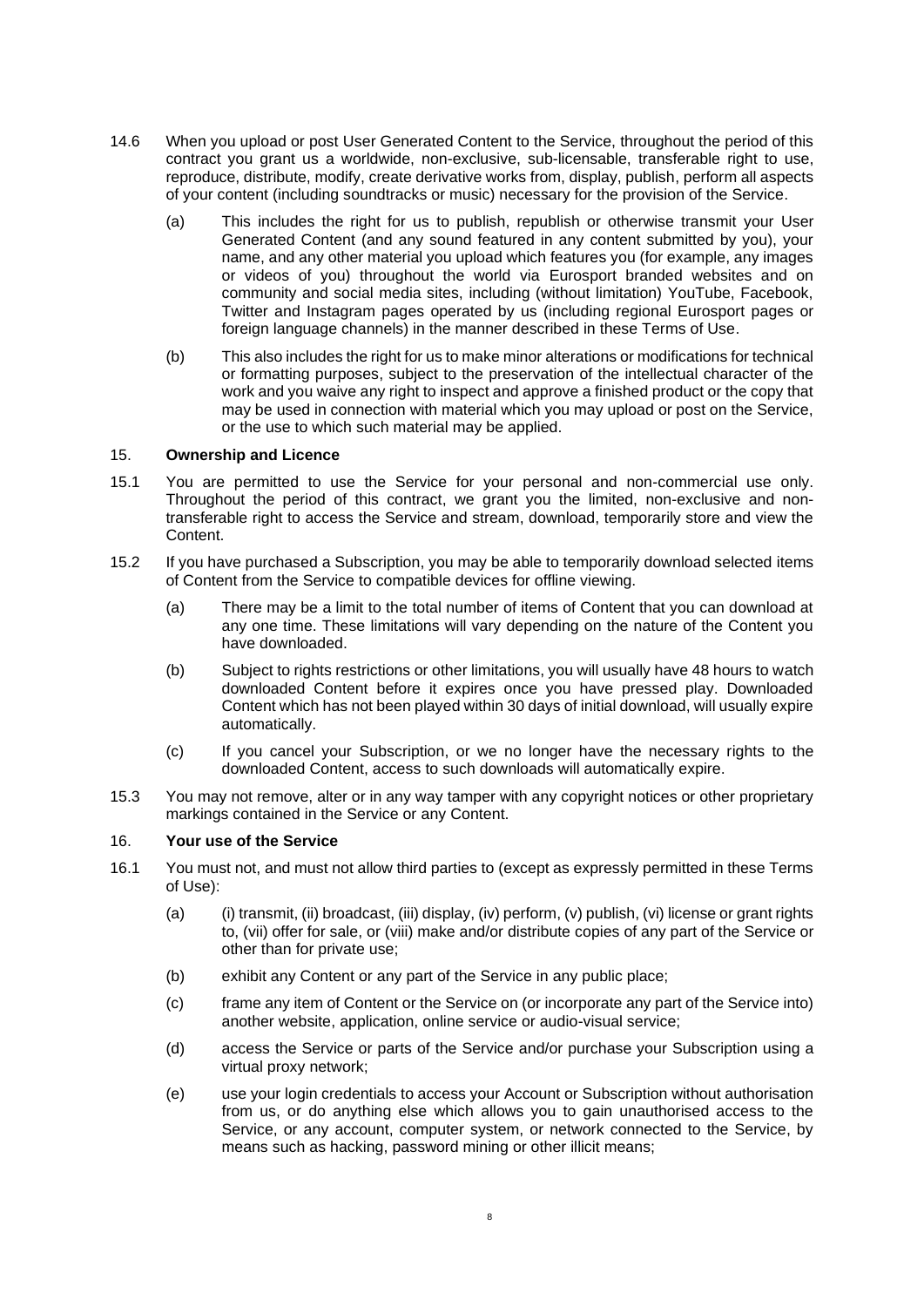- (f) attempt to alter, modify, reverse engineer, disassemble, decompile, transfer, exchange or translate the Service, unless you have a legal right to do so;
- (g) remove, deactivate, degrade or thwart any of the content protections in the Service or the Content; and / or
- (h) collect or harvest any personal data of any user of the Service (including any account name) or use any robot, bot, scraper, site search/retrieval application, proxy or other manual or automatic device, method, system or process to access, retrieve, index, "data mine", or in any way reproduce or circumvent the navigational structure or presentation of the Service, your Subscription or the Content.
- 16.2 You may be able to create multiple profiles under your Account. If you do so, you remain responsible for all activities that are carried out through your Account, regardless of which profile they are under, unless the activities are carried out by unauthorised third parties and you are not responsible for it.
- 16.3 You may not sign-up (or attempt to sign-up) multiple times for a free period of access or for the same Promotional Offer, or take any other action designed to enable you to benefit from multiple free periods of access or the same Promotional Offer, unless expressly stated to be permissible in the relevant terms and conditions of the Promotional Offer. Any such action shall be a breach of these Terms of Use and may result in the termination of your Account and/or Subscription.

## 17. **Using the Service outside your home country of residence**

- 17.1 If you are a resident in the European Economic Area (EEA), for example, if you live in Germany or Austria, you can access the Content normally available through your specific Subscription when visiting another country within the EEA ("EEA Country"), at no extra cost. This means that if you are in an EEA Country, you can enjoy the same service and access the same Content, in the same language while abroad that you can access and enjoy when you are at home. This access is only available if you are temporarily in another EEA country and you have provided us with sufficient information so we can verify that your place of habitual residence is in the EEA.
- 17.2 Go to the Help Centre for more information about access to the Service outside your home country.

#### 18. **Ending your right to use the Service**

- 18.1 We can end our agreement with you (and consequently end your right to use all or part of the Service) at any time with a notice period of two weeks. If we end our agreement with you after you have purchased a Subscription directly from us, we will give you as much advance notice as is reasonably practicable and ensure that you either: (i) have access to your Subscription for the remainder of your subscription period; or (ii) get a refund for the remaining portion of your subscription period after the date on which our agreement ends. Your cancellation rights are set out in section 9.
- 18.2 If we discontinue any part of the Service, we will give you at least 30 days' prior notice (unless we need to discontinue the Service (or any part of it) more quickly for legal reasons, including in order to comply with a court order or due to a corporate re-structuring). This does not affect your rights under section 8.2. If we discontinue a part of the Service you have subscribed to, we will provide you with a refund for any amounts you have paid us for the Service but not yet received.
- 18.3 We may end or suspend your right to access all or any part of the Service or your Subscription if you have breached these Terms of Use despite having been warned by us, if you use the Service or any part of the Service fraudulently, illegally or in any manner other than for its intended purposes, or if we are under a legal obligation to do so. We will generally inform you in advance if we decide to end or suspend your right to access the Service or your Subscription unless we take such action due to a legal obligation that does not include an obligation to inform you in advance or if this is not possible as we are obliged to take immediate action. In such cases, we will inform you immediately afterwards. We will restore access to the Service or to your Subscription without delay if you have provided valid reasons that our action was not justified.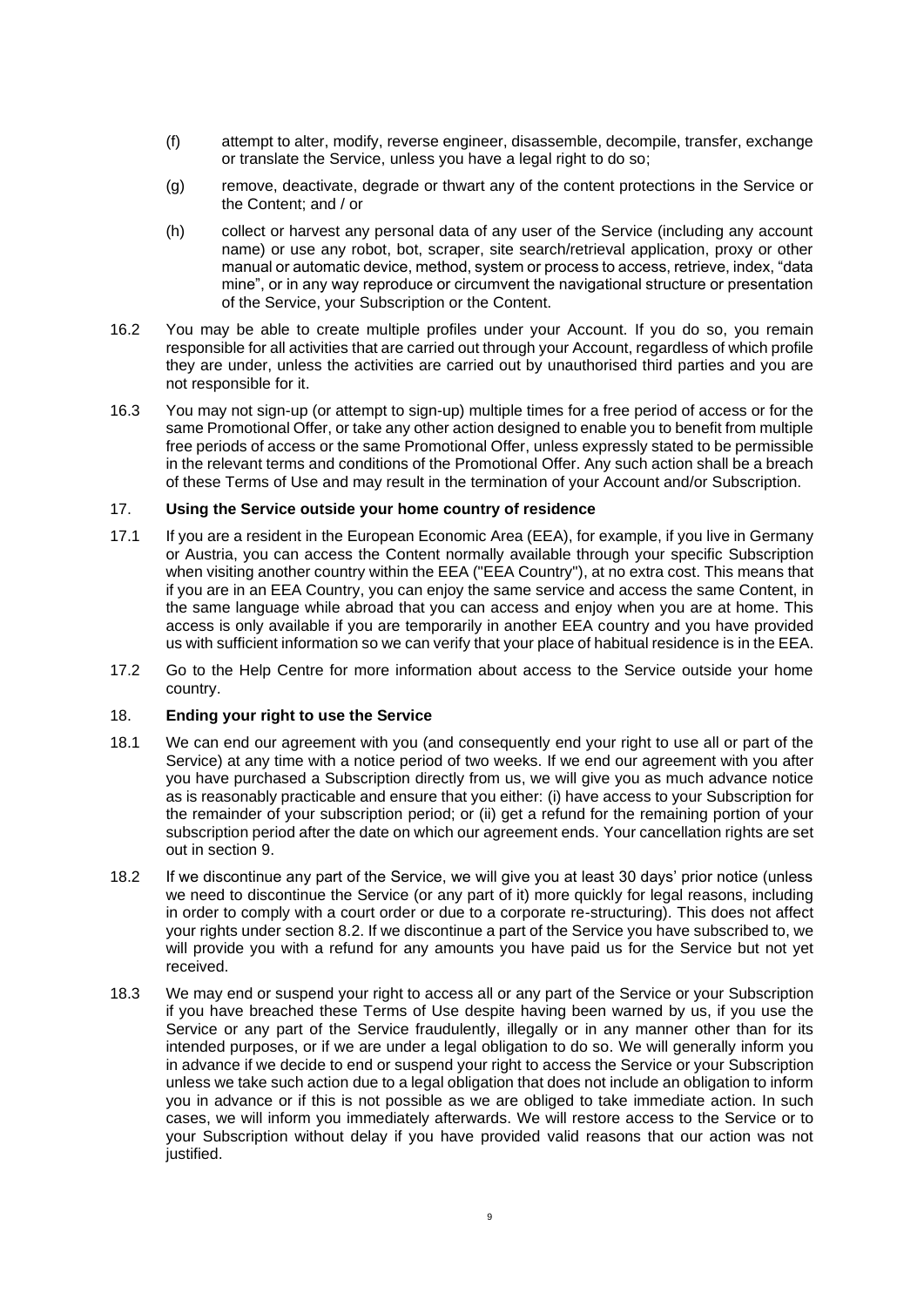18.4 If we end your rights to use the Service, your Account or your Subscription you must stop all activities authorised by these Terms of Use.

## 19. **Our liability to you**

- 19.1 We are liable for defects, i.e. that the Service will be in legal conformity at the time of supply and during the life of our contract with you, in accordance with the statutory warranty laws (legal guarantee). If you have your habitual residence in Austria, these are in particular the warranty rights according to the Consumer Warranty Act (Verbrauchergewährleistungsgesetz, VGG) and §§ 922 to 933b of the General Civil Code (Allgemeines Bürgerliches Gesetzbuch, ABGB).
- 19.2 Apart from this, we are liable in respect to these Terms of Use and our contractual relationship conclusively as follows:
	- (a) We shall be liable without limitation for intent and gross negligence as well as for damages resulting from injury to life, body or health.
	- (b) In cases of slight negligence, we shall only be liable, apart from injury to life, body or health (see section 19.2(a) above) and apart from section 19.2(e) below, in the event of a breach of a material contractual obligation. A material contractual obligation within the meaning of this section is an obligation the fulfilment of which makes the performance of the contract possible in the first place and on the fulfilment of which the contractual partner may therefore regularly rely. Otherwise, our liability is excluded in the case of slight negligence apart from injury to life, body or health (see section 19.2(a) above) and apart from section 19.2(e) below.
	- (c) The liability according to section 19.2(b) is limited to the damage foreseeable at the time of the conclusion of the contract, the occurrence of which must typically be expected.
	- (d) The limitations of liability apply accordingly in favour of our employees, agents and vicarious agents.
	- (e) Any liability on our part for any commercial guarantees we may have provided and for claims based on the Product Liability Act (Produkthaftungsgesetz) or in the event of data protection violations shall remain unaffected.
- 19.3 We will also not be liable for any malfunction or failure of any part of the Service or the Content or any loss of Content or data resulting from any of the following:
	- (a) malfunctions or faults in your chosen equipment, devices, operating system or internet connection (including malware, viruses or bugs originating from third parties or on any of your devices); or
	- (b) your failure to download or install any update or the most recent published version of the Service in order to benefit from new or improved features and/or functionality where we have informed you about the update, explained the consequences of failing to install it and provided installation instructions; or
	- (c) your failure to download or install any update or the most recent published version of the Service in order to meet any compatibility requirements where we have informed you about the update, explained the consequences of failing to install it and provided installation instructions; or
	- (d) incompatibility of any part of the Service or Content with any devices or operating systems other than those listed in our Help Centre; or
	- (e) your internet connection not meeting the minimum bandwidth and/or speed requirements as detailed in the Help Centre.

#### 20. **Third party websites**

20.1 The Service may include hyperlinks to other websites that are not owned or controlled by us. We have no control over, and assume no responsibility for the availability of any third party websites.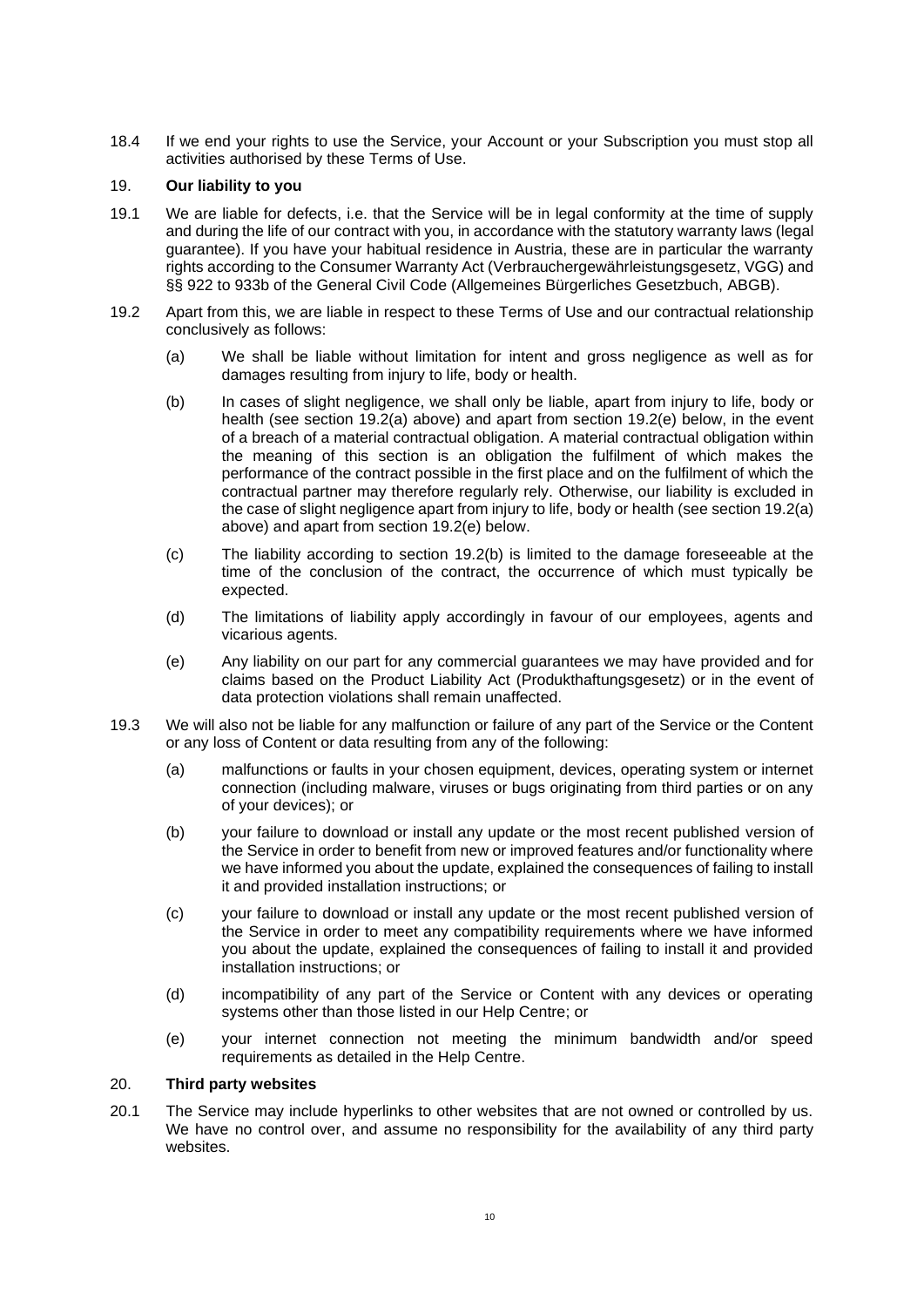20.2 We encourage you to be aware when you leave the Service and read the terms and conditions and privacy policy of every other website that you visit.

## 21. **Reporting Content**

If you see any Content on the Service you want to flag or report to us because, for example, you believe it infringes another person's intellectual property rights, please contact us through our Help Centre.

## 22. **Final provisions**

- 22.1 The language of this contract is German. Any translations of these Terms of Use are for your convenience only and in case of any conflict between different language versions, the German version shall prevail.
- 22.2 We have the right to transfer the rights and obligations arising from this contract to a third party. In such a case, you have the right to terminate the contract.
- 22.3 We are not obliged or willing to participate in dispute resolution proceedings before a consumer arbitration board.
- 22.4 The contractual relationship between the parties shall be governed by the laws of the Federal Republic of Germany, excluding the UN Convention on Contracts for the International Sale of Goods ("CISG"). If you are a consumer and do not have a place of residence in the Federal Republic of Germany, the contractual relationship shall be governed exclusively by the laws of the Federal Republic of Germany to the exclusion of the CISG, unless mandatory provisions of the law of the country in which you have your habitual residence provide otherwise.

**If you have your habitual residence in Austria, the following shall apply instead:** The contractual relationship between the parties shall be governed by the laws of the Republic of Austria, excluding the conflict of law rules (Verweisungsnormen) and the UN Convention on Contracts for the International Sale of Goods ("CISG"). If you are a consumer and do not have a place of residence in the Republic of Austria, the contractual relationship shall be governed exclusively by the laws of the Republic of Austria, excluding the conflict of law rules (Verweisungsnormen) and the CISG, unless mandatory provisions of the law of the country in which you have your habitual residence provide otherwise.

22.5 If you do not have a general place of jurisdiction in Germany or in another EU member state, or if you are a merchant (Kaufmann) or a legal entity under public law, or if you move your permanent place of residence abroad after these Terms of Use come into effect, or if your place of residence or habitual residence is unknown at the time the action is brought, the exclusive place of jurisdiction for all disputes arising from this contract shall be our registered office address.

**If you have your habitual residence in Austria, the following shall apply instead:** If you do not have a general place of jurisdiction in Austria or in another EU member state, or if you are an entrepreneur as defined by § 1 of the Consumer Protection Act (KSchG), or if you move your permanent place of residence outside the EU after these Terms of Use come into effect, or if your place of residence or habitual residence is unknown at the time the action is brought, the exclusive place of jurisdiction for all disputes arising from this contract shall be our registered office address.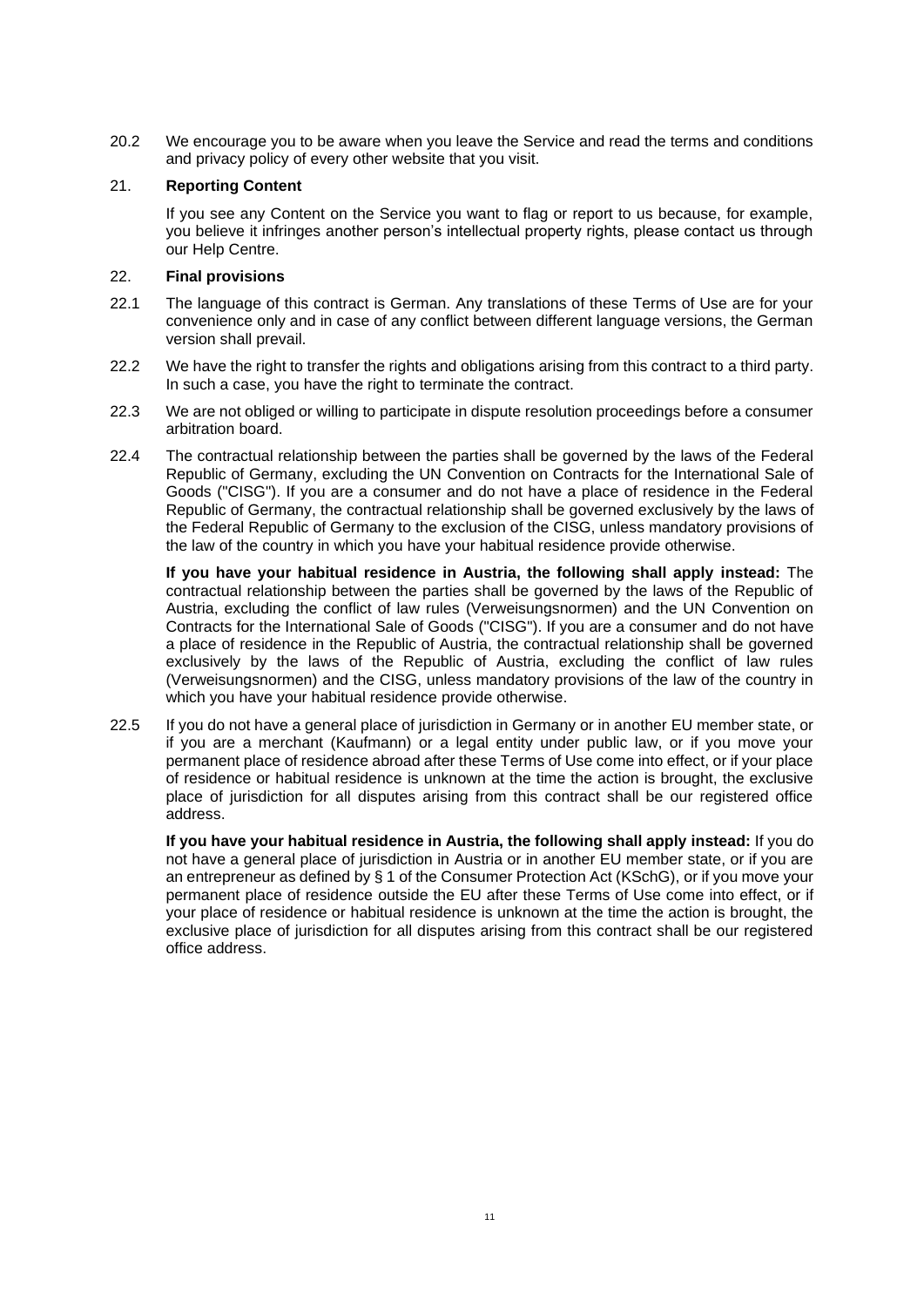# **Appendix 1: Right of withdrawal**

# **Section A: Right of withdrawal for habitual residence outside Austria**

If you have your habitual residence in Austria please see **Section B** below.

## **Information concerning the exercise of the right of withdrawal**

## **Right of withdrawal**

You have the right to withdraw from this contract within 14 days without giving any reason.

The withdrawal period will expire after 14 days from the day of the conclusion of the contract.

To exercise the right of withdrawal, you must inform us (Joyn GmbH c/o DPlay Entertainment Limited, FAO: Customer Services, Chiswick Park Building 2, 566 Chiswick High Road, London, W4 5YB, United Kingdom, [customerservice@eurosportplayer.com,](mailto:customerservice@eurosportplayer.com) +49 89 628 24504) of your decision to withdraw from this contract by an unequivocal statement (e.g. a letter sent by post or email). You may use the attached model withdrawal form, but it is not obligatory.

To meet the withdrawal deadline, it is sufficient for you to send your communication concerning your exercise of the right of withdrawal before the withdrawal period has expired.

# **Effects of withdrawal**

If you withdraw from this contract, we shall reimburse to you all payments received from you, including the costs of delivery (with the exception of the supplementary costs resulting from your choice of a type of delivery other than the least expensive type of standard delivery offered by us), without undue delay and in any event not later than 14 days from the day on which we are informed about your decision to withdraw from this contract. We will carry out such reimbursement using the same means of payment as you used for the initial transaction, unless you have expressly agreed otherwise; in any event, you will not incur any fees as a result of such reimbursement.

If you requested to begin the performance of services during the withdrawal period, you shall pay us an amount which is in proportion to what has been provided until you have communicated us your withdrawal from this contract, in comparison with the full coverage of the contract.

**We recommend that if you purchased your Subscription from a third party other than WBD or Joyn (such as an app store), you should submit this form with relevant information about them to that third party in order to withdraw from the agreement.** 

**WHEN COMPLETING THE MODEL WITHDRAWAL FORM, PLEASE PROVIDE THE E-MAIL ADDRESS YOU USED TO REGISTER FOR THE SERVICE TO HELP US FACILITATE THE PROCESS.**

# **Model withdrawal form**

(complete and return this form only if you wish to withdraw from the contract).

- To: Joyn GmbH c/o DPlay Entertainment Limited, FAO: Customer Services, Chiswick Park Building 2, 566 Chiswick High Road, London, W4 5YB, United Kingdom, [customerservice@eurosportplayer.com](mailto:customerservice@eurosportplayer.com)
- I/we(\*) hereby give notice that I/We(\*) withdraw from  $my/our$  contract of sale of the following goods(\*) /for the provision of the following service(\*),
- Ordered on(\*) /received on(\*),
- Name of consumer(s),
- Address of consumer(s),
- Signature of consumer(s) (only if this form is notified on paper),
- Date
- (\*) Delete as appropriate.